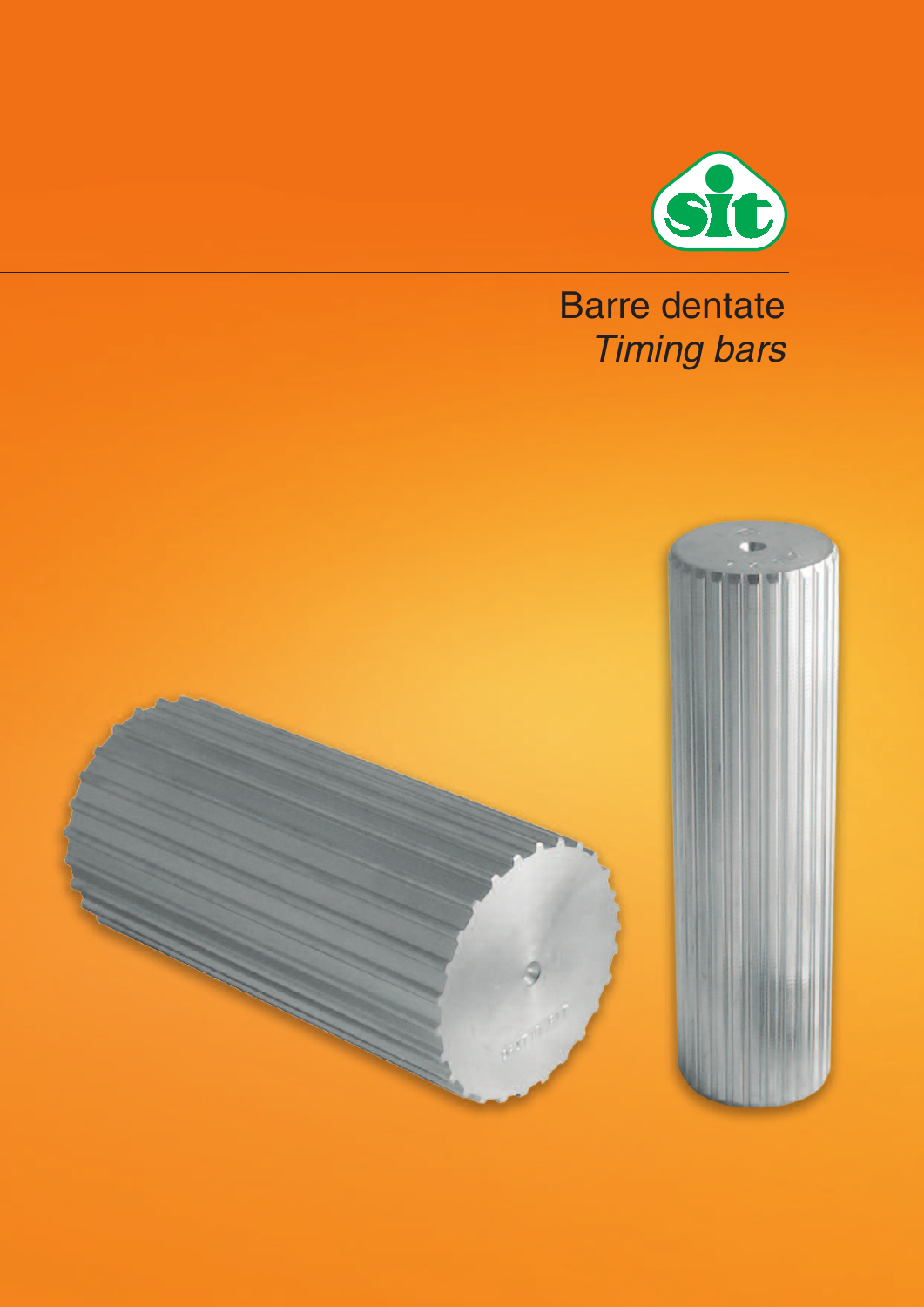## **Barre dentate passo in pollici Imperial pitch timing bars**

Le barre "MXL" sono costruite in alluminio 6082 adatto per l'ossidazione dura a spessore.

Le barre "XL e "L" sono costruite in acciaio C45 ed in alluminio 6082 adatto per l'ossidazione dura a spessore.



**Fig.1 Fig.3**



| <b>ALLUMINIO</b><br>ALUMINIUM<br>$N^{\circ}$ denti<br>Codice<br>Lu<br>Dp<br>L<br>Fig.<br>$N^{\circ}$ of teeth<br>Code<br>[mm]<br>[mm]<br>[mm]<br>BAR10MXL*<br>10<br>6,47<br>75<br>3<br>50 |  |
|-------------------------------------------------------------------------------------------------------------------------------------------------------------------------------------------|--|
|                                                                                                                                                                                           |  |
|                                                                                                                                                                                           |  |
|                                                                                                                                                                                           |  |
| BAR11MXL*<br>75<br>11<br>3<br>7,11<br>50                                                                                                                                                  |  |
| BAR12MXL<br>12<br>3<br>7,76<br>50<br>75                                                                                                                                                   |  |
| BAR13MXL*<br>3<br>75<br>13<br>8,41<br>50                                                                                                                                                  |  |
| BAR14MXL<br>3<br>14<br>9,06<br>50<br>75                                                                                                                                                   |  |
| <b>BAR15MXL</b><br>9,70<br>15<br>3<br>50<br>75                                                                                                                                            |  |
| <b>BAR16MXL</b><br>16<br>3<br>10,35<br>50<br>75                                                                                                                                           |  |
| BAR17MXL*<br>3<br>75<br>17<br>11,00<br>50                                                                                                                                                 |  |
| BAR18MXL<br>3<br>75<br>18<br>11,64<br>50                                                                                                                                                  |  |
| BAR19MXL*<br>120<br>19<br>3<br>12,29<br>90                                                                                                                                                |  |
| BAR20MXL<br>3<br>12,94<br>120<br>20<br>90                                                                                                                                                 |  |
| BAR21MXL*<br>120<br>21<br>3<br>13,58<br>90                                                                                                                                                |  |
| BAR22MXL<br>22<br>3<br>14,23<br>125<br>140                                                                                                                                                |  |
| BAR23MXL*<br>3<br>14,88<br>125<br>23<br>140                                                                                                                                               |  |
| BAR24MXL<br>24<br>15,52<br>125<br>3<br>140                                                                                                                                                |  |
| BAR25MXL<br>25<br>3<br>16,17<br>125<br>140                                                                                                                                                |  |
| BAR26MXL<br>3<br>16,82<br>125<br>140<br>26                                                                                                                                                |  |
| BAR27MXL*<br>27<br>3<br>17,46<br>125<br>140                                                                                                                                               |  |
| BAR28MXL<br>28<br>3<br>18,11<br>125<br>140                                                                                                                                                |  |
| BAR29MXL*<br>29<br>3<br>18,76<br>125<br>140                                                                                                                                               |  |
| <b>BAR30MXL</b><br>30<br>3<br>19,40<br>125<br>140                                                                                                                                         |  |
| BAR32MXL<br>32<br>3<br>20,70<br>125<br>140                                                                                                                                                |  |
| BAR34MXL<br>34<br>3<br>125<br>140<br>21,99                                                                                                                                                |  |
| BAR35MXL*<br>35<br>3<br>22,64<br>132<br>140                                                                                                                                               |  |
| <b>BAR36MXL</b><br>3<br>36<br>23,29<br>132<br>140                                                                                                                                         |  |
| BAR38MXL<br>24,58<br>3<br>132<br>140<br>38                                                                                                                                                |  |
| <b>BAR40MXL</b><br>40<br>3<br>25,87<br>132<br>140                                                                                                                                         |  |
| <b>BAR42MXL</b><br>42<br>3<br>27,17<br>140<br>140                                                                                                                                         |  |
| BAR44MXL<br>44<br>3<br>28,46<br>140<br>140                                                                                                                                                |  |
| BAR45MXL<br>45<br>3<br>29,11<br>140<br>140                                                                                                                                                |  |
| BAR48MXL<br>48<br>3<br>140<br>140<br>31,05                                                                                                                                                |  |
| BAR50MXL*<br>32.34<br>50<br>3<br>140<br>140                                                                                                                                               |  |
| <b>BAR60MXL</b><br>60<br>3<br>38,81<br>160<br>160                                                                                                                                         |  |
| BAR64MXL*<br>64<br>3<br>41,40<br>160<br>160                                                                                                                                               |  |
| BAR65MXL*<br>3<br>42,04<br>65<br>160<br>160                                                                                                                                               |  |
| <b>BAR70MXL</b><br>70<br>3<br>45,28<br>160<br>160                                                                                                                                         |  |
| <b>BAR72MXL</b><br>3<br>46,57<br>160<br>72<br>160                                                                                                                                         |  |
| BAR75MXL*<br>75<br>3<br>48,51<br>160<br>160                                                                                                                                               |  |
| BAR90MXL*<br>3<br>90<br>58,21<br>160<br>160                                                                                                                                               |  |
| BAR110MXL*<br>110<br>3<br>71,15<br>160<br>160                                                                                                                                             |  |

| XL                                                     |                                           |                |            |                          |           |  |  |  |
|--------------------------------------------------------|-------------------------------------------|----------------|------------|--------------------------|-----------|--|--|--|
| (passo/pitch 1/5" - 5,08 mm)                           |                                           |                |            |                          |           |  |  |  |
| <b>ACCIAIO - ALLUMINIO</b><br><b>STEEL - ALUMINIUM</b> |                                           |                |            |                          |           |  |  |  |
| Codice<br>Code                                         | $N^{\circ}$ denti<br>$N^{\circ}$ of teeth | Fig.           | Dp<br>[mm] | Lu<br>$\lceil mm \rceil$ | L<br>[mm] |  |  |  |
| BAR10XL                                                | 10                                        | $\mathbf{1}$   | 16,17      | 140                      | 140       |  |  |  |
| BAR11XL                                                | 11                                        | 1              | 17,79      | 140                      | 140       |  |  |  |
| BAR12XL                                                | 12                                        | $\mathbf{1}$   | 19,4       | 140                      | 140       |  |  |  |
| BAR13XL                                                | 13                                        | 1              | 21,02      | 140                      | 140       |  |  |  |
| BAR14XL                                                | 14                                        | 1              | 22,64      | 140                      | 140       |  |  |  |
| BAR15XL                                                | 15                                        | 1              | 24,25      | 140                      | 140       |  |  |  |
| BAR16XL                                                | 16                                        | 1              | 25,87      | 140                      | 140       |  |  |  |
| <b>BAR17XL</b>                                         | 17                                        | 1              | 27,49      | 140                      | 140       |  |  |  |
| BAR18XL                                                | 18                                        | $\mathbf{1}$   | 29,11      | 140                      | 140       |  |  |  |
| BAR19XL                                                | 19                                        | 1              | 30,72      | 140                      | 140       |  |  |  |
| BAR20XL                                                | 20                                        | 1              | 32,34      | 140                      | 140       |  |  |  |
| BAR21XL                                                | 21                                        | 1              | 33,96      | 160                      | 160       |  |  |  |
| BAR22XL                                                | 22                                        | 1              | 35,57      | 160                      | 160       |  |  |  |
| BAR23XL                                                | 23                                        | 1              | 37,19      | 160                      | 160       |  |  |  |
| BAR24XL                                                | 24                                        | 1              | 38,81      | 160                      | 160       |  |  |  |
| BAR25XL                                                | 25                                        | 1              | 40,43      | 160                      | 160       |  |  |  |
| BAR26XL                                                | 26                                        | 1              | 42,04      | 160                      | 160       |  |  |  |
| BAR27XL                                                | 27                                        | 1              | 43,66      | 160                      | 160       |  |  |  |
| BAR28XL                                                | 28                                        | $\mathbf{1}$   | 45,28      | 160                      | 160       |  |  |  |
| BAR29XL                                                | 29                                        | 1              | 46,89      | 160                      | 160       |  |  |  |
| BAR30XL                                                | 30                                        | $\mathbf{1}$   | 48,51      | 160                      | 160       |  |  |  |
| BAR32XL                                                | 32                                        | 1              | 51,74      | 160                      | 160       |  |  |  |
| BAR33XL                                                | 33                                        | $\overline{1}$ | 53,36      | 160                      | 160       |  |  |  |
| BAR34XL                                                | 34                                        | 1              | 54,98      | 160                      | 160       |  |  |  |
| BAR35XL                                                | 35                                        | 1              | 56,6       | 160                      | 160       |  |  |  |
| BAR36XL                                                | 36                                        | 1              | 58,21      | 160                      | 160       |  |  |  |
| BAR38XL                                                | 38                                        | 1              | 61,45      | 160                      | 160       |  |  |  |
| BAR39XL                                                | 39                                        | 1              | 63,06      | 160                      | 160       |  |  |  |
| BAR40XL                                                | 40                                        | 1              | 64,68      | 160                      | 160       |  |  |  |
| BAR41XL                                                | 41                                        | 1              | 66,3       | 160                      | 160       |  |  |  |
| BAR42XL                                                | 42                                        | $\mathbf{1}$   | 67,91      | 160                      | 160       |  |  |  |
| BAR43XL                                                | 43                                        | 1              | 69,53      | 160                      | 160       |  |  |  |
| BAR44XL                                                | 44                                        | $\mathbf{1}$   | 71,15      | 160                      | 160       |  |  |  |
| BAR48XL                                                | 48                                        | 1              | 77,62      | 160                      | 160       |  |  |  |
| BAR56XL                                                | 56                                        | $\mathbf{1}$   | 90,55      | 160                      | 160       |  |  |  |
| BAR60XL                                                | 60                                        | 1              | 97,02      | 160                      | 160       |  |  |  |
| BAR72XL                                                | 72                                        | $\overline{1}$ | 116,43     | 160                      | 160       |  |  |  |

| (passo/pitch 3/8" - 9,525 mm) |                                                        |              |            |            |           |  |
|-------------------------------|--------------------------------------------------------|--------------|------------|------------|-----------|--|
|                               | <b>ACCIAIO - ALLUMINIO</b><br><b>STEEL - ALUMINIUM</b> |              |            |            |           |  |
| Codice<br>Code                | $N^{\circ}$ denti<br>$N^{\circ}$ of teeth              | Fig.         | Dp<br>[mm] | Lu<br>[mm] | L<br>[mm] |  |
| BAR10L                        | 10                                                     | 1            | 30,32      | 140        | 140       |  |
| BAR11L                        | 11                                                     | 1            | 33.35      | 140        | 140       |  |
| <b>BAR12L</b>                 | 12                                                     | $\mathbf{1}$ | 36.38      | 160        | 160       |  |
| BAR13L                        | 13                                                     | 1            | 39,41      | 160        | 160       |  |
| BAR14L                        | 14                                                     | 1            | 42.45      | 160        | 160       |  |
| BAR15L                        | 15                                                     | 1            | 45.48      | 160        | 160       |  |
| BAR16L                        | 16                                                     | $\mathbf{1}$ | 48.51      | 160        | 160       |  |
| BAR17L                        | 17                                                     | 1            | 51,54      | 160        | 160       |  |
| BAR18L                        | 18                                                     | $\mathbf{1}$ | 54.57      | 160        | 160       |  |
| BAR19L                        | 19                                                     | 1            | 57.61      | 160        | 160       |  |
| BAR20L                        | 20                                                     | $\mathbf{1}$ | 60.64      | 160        | 160       |  |
| <b>BAR21L</b>                 | 21                                                     | 1            | 63,67      | 160        | 160       |  |
| BAR22L                        | 22                                                     | $\mathbf{1}$ | 66.7       | 160        | 160       |  |
| BAR23L                        | 23                                                     | 1            | 69,73      | 160        | 160       |  |
| BAR24L                        | 24                                                     | $\mathbf{1}$ | 72.77      | 160        | 160       |  |
| BAR27L                        | 27                                                     | 1            | 81,86      | 160        | 160       |  |
| BAR30L                        | 30                                                     | $\mathbf{1}$ | 90,96      | 160        | 160       |  |



\*= disponibile a richiesta \*= on request

#### **Codifica Part number**



"MXL" timing bars are made of 6082 aluminium suitable for hard anodizing treatment.

"XL" and "L" timing bars are made of C45 steel and of 6082 aluminium suitable for hard anodizing treatment.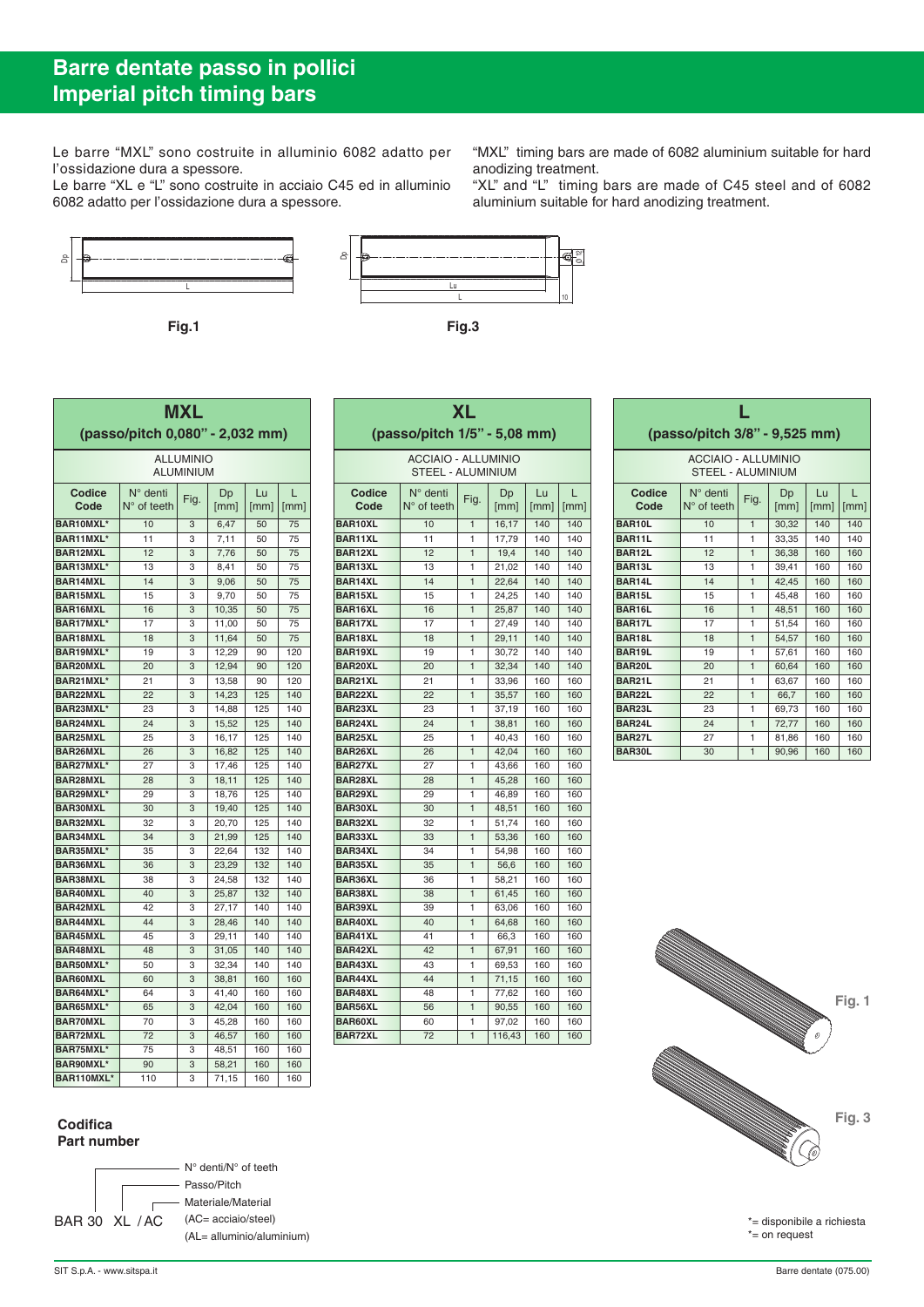# **Barre dentate passo metrico "T" "T" metric pitch timing bars**

Le barre a passo metrico "T" sono costruite in alluminio 6082 adatto per l'ossidazione dura a spessore.

"T" timing bars are made of 6082 aluminium suitable for hard anodizing treatment.





| T2,5<br>(passo/pitch 2.5 mm)  |                                           |      |            |            |           |  |  |  |
|-------------------------------|-------------------------------------------|------|------------|------------|-----------|--|--|--|
| <b>ALLUMINIO</b><br>ALUMINIUM |                                           |      |            |            |           |  |  |  |
| Codice<br>Code                | $N^{\circ}$ denti<br>$N^{\circ}$ of teeth | Fig. | Dp<br>[mm] | Lu<br>[mm] | L<br>[mm] |  |  |  |
| <b>BAR10T2,5</b>              | 10                                        | 3    | 7,96       | 50         | 75        |  |  |  |
| <b>BAR12T2,5</b>              | 12                                        | 3    | 9,55       | 50         | 75        |  |  |  |
| <b>BAR13T2,5</b>              | 13                                        | 3    | 10,35      | 50         | 75        |  |  |  |
| <b>BAR14T2,5</b>              | 14                                        | 3    | 11,14      | 50         | 75        |  |  |  |
| <b>BAR15T2,5</b>              | 15                                        | 3    | 11,94      | 50         | 75        |  |  |  |
| <b>BAR16T2,5</b>              | 16                                        | 3    | 12,73      | 50         | 75        |  |  |  |
| <b>BAR17T2,5</b>              | 17                                        | 3    | 13,53      | 50         | 75        |  |  |  |
| <b>BAR18T2,5</b>              | 18                                        | 3    | 14,32      | 50         | 75        |  |  |  |
| <b>BAR19T2,5</b>              | 19                                        | 3    | 15,12      | 90         | 120       |  |  |  |
| <b>BAR20T2,5</b>              | 20                                        | 3    | 15,92      | 90         | 120       |  |  |  |
| <b>BAR21T2.5</b>              | 21                                        | 3    | 16,71      | 90         | 120       |  |  |  |
| <b>BAR22T2.5</b>              | 22                                        | 3    | 17,51      | 125        | 140       |  |  |  |
| <b>BAR24T2,5</b>              | 24                                        | 3    | 19,10      | 125        | 140       |  |  |  |
| <b>BAR26T2.5</b>              | 26                                        | 3    | 20,69      | 125        | 140       |  |  |  |
| <b>BAR27T2,5</b>              | 27                                        | 3    | 21,49      | 125        | 140       |  |  |  |
| <b>BAR28T2.5</b>              | 28                                        | 3    | 22,28      | 125        | 140       |  |  |  |
| <b>BAR29T2,5</b>              | 29                                        | 3    | 23,08      | 125        | 140       |  |  |  |
| <b>BAR30T2,5</b>              | 30                                        | 3    | 23,87      | 125        | 140       |  |  |  |
| <b>BAR32T2,5</b>              | 32                                        | 3    | 25,46      | 125        | 140       |  |  |  |
| <b>BAR34T2,5</b>              | 34                                        | 3    | 27,06      | 125        | 140       |  |  |  |
| <b>BAR35T2,5</b>              | 35                                        | 3    | 27,85      | 132        | 140       |  |  |  |
| <b>BAR36T2,5</b>              | 36                                        | 3    | 28,65      | 132        | 140       |  |  |  |
| <b>BAR38T2,5</b>              | 38                                        | 3    | 30,24      | 132        | 140       |  |  |  |
| <b>BAR40T2,5</b>              | 40                                        | 3    | 31,83      | 132        | 140       |  |  |  |
| <b>BAR42T2,5</b>              | 42                                        | 3    | 33,42      | 140        | 140       |  |  |  |
| <b>BAR44T2.5</b>              | 44                                        | 3    | 35,01      | 140        | 140       |  |  |  |
| <b>BAR45T2.5</b>              | 45                                        | 3    | 35,81      | 140        | 140       |  |  |  |
| <b>BAR48T2,5</b>              | 48                                        | 3    | 38,20      | 140        | 140       |  |  |  |
| <b>BAR50T2,5</b>              | 50                                        | 3    | 39,79      | 160        | 160       |  |  |  |
| <b>BAR60T2,5</b>              | 60                                        | 3    | 47,75      | 160        | 160       |  |  |  |
| <b>BAR65T2,5</b>              | 65                                        | 3    | 51,73      | 160        | 160       |  |  |  |
| <b>BAR70T2,5</b>              | 70                                        | 3    | 55,70      | 160        | 160       |  |  |  |
| <b>BAR72T2,5</b>              | 72                                        | 3    | 57,30      | 160        | 160       |  |  |  |
| <b>BAR90T2,5</b>              | 90                                        | 3    | 71,62      | 160        | 160       |  |  |  |
| <b>BAR100T2,5</b>             | 100                                       | 3    | 79,58      | 160        | 160       |  |  |  |

| T5                                   |                         |                   |               |            |            |  |  |
|--------------------------------------|-------------------------|-------------------|---------------|------------|------------|--|--|
| (passo/pitch 5 mm)                   |                         |                   |               |            |            |  |  |
| <b>ALLUMINIO</b><br><b>ALUMINIUM</b> |                         |                   |               |            |            |  |  |
| Codice<br>Code                       | N° denti<br>N° of teeth | Fig.              | Dp<br>[mm]    | Lu<br>[mm] | L<br>[mm]  |  |  |
| <b>BAR10T5</b>                       | 10                      | $\mathbf{1}$      | 15,91         | 140        | 140        |  |  |
| <b>BAR11T5</b>                       | 11                      | 1                 | 17,5          | 140        | 140        |  |  |
| <b>BAR12T5</b>                       | 12                      | $\mathbf{1}$      | 19,1          | 140        | 140        |  |  |
| <b>BAR13T5</b>                       | 13                      | 1                 | 20,69         | 140        | 140        |  |  |
| <b>BAR14T5</b>                       | 14                      | 1                 | 22,28         | 140        | 140        |  |  |
| <b>BAR15T5</b>                       | 15                      | 1                 | 23,87         | 140        | 140        |  |  |
| <b>BAR16T5</b>                       | 16                      | $\mathbf{1}$      | 25,47         | 140        | 140        |  |  |
| <b>BAR17T5</b>                       | 17                      | 1                 | 27,06         | 140        | 140        |  |  |
| <b>BAR18T5</b>                       | 18                      | 1                 | 28,65         | 140        | 140        |  |  |
| <b>BAR19T5</b>                       | 19                      | 1                 | 30,24         | 140        | 140        |  |  |
| <b>BAR20T5</b>                       | 20                      | 1                 | 31,83         | 160        | 160        |  |  |
| <b>BAR21T5</b>                       | 21                      | 1                 | 33,42         | 160        | 160        |  |  |
| <b>BAR22T5</b>                       | 22                      | $\mathbf{1}$      | 35,01         | 160        | 160        |  |  |
| <b>BAR23T5</b>                       | 23                      | 1                 | 36,61         | 160        | 160        |  |  |
| <b>BAR24T5</b>                       | 24                      | $\mathbf{1}$      | 38,19         | 160        | 160        |  |  |
| <b>BAR25T5</b>                       | 25                      | 1                 | 39,79         | 160        | 160        |  |  |
| <b>BAR26T5</b>                       | 26                      | $\overline{1}$    | 41,38         | 160        | 160        |  |  |
| <b>BAR27T5</b>                       | 27                      | 1                 | 42,97         | 160        | 160        |  |  |
| <b>BAR28T5</b>                       | 28                      | $\mathbf{1}$      | 44,56         | 160        | 160        |  |  |
| <b>BAR29T5</b>                       | 29                      | 1                 | 46,16         | 160        | 160        |  |  |
| <b>BAR30T5</b>                       | 30                      | $\mathbf{1}$      | 47,15         | 160        | 160        |  |  |
| <b>BAR32T5</b>                       | 32                      | 1                 | 50,93         | 160        | 160        |  |  |
| <b>BAR34T5</b><br><b>BAR35T5</b>     | 34<br>35                | $\mathbf{1}$      | 54,11         | 160        | 160        |  |  |
| <b>BAR36T5</b>                       | 36                      | 1<br>$\mathbf{1}$ | 55,71         | 160        | 160<br>160 |  |  |
| <b>BAR37T5</b>                       | 37                      | 1                 | 57,3<br>58,89 | 160<br>160 | 160        |  |  |
| <b>BAR38T5</b>                       | 38                      | $\overline{1}$    | 60,48         | 160        | 160        |  |  |
| <b>BAR40T5</b>                       | 40                      | 1                 | 63,66         | 160        | 160        |  |  |
| <b>BAR42T5</b>                       | 42                      | $\mathbf{1}$      | 68,85         | 160        | 160        |  |  |
| <b>BAR44T5</b>                       | 44                      | 1                 | 70,03         | 160        | 160        |  |  |
| <b>BAR45T5</b>                       | 45                      | $\mathbf{1}$      | 71,62         | 160        | 160        |  |  |
| <b>BAR46T5</b>                       | 46                      | 1                 | 73,21         | 160        | 160        |  |  |
| <b>BAR48T5</b>                       | 48                      | 1                 | 76,39         | 160        | 160        |  |  |
| <b>BAR50T5</b>                       | 50                      | 1                 | 79,58         | 160        | 160        |  |  |
| <b>BAR60T5</b>                       | 60                      | $\mathbf{1}$      | 95,49         | 160        | 160        |  |  |
| <b>BAR72T5</b>                       | 72                      | 1                 | 114,59        | 160        | 160        |  |  |
| <b>BAR80T5</b>                       | 80                      | 1                 | 127,32        | 160        | 160        |  |  |
| <b>BAR90T5</b>                       | 90                      | 1                 | 143,24        | 160        | 160        |  |  |
| <b>BAR100T5</b>                      | 100                     | $\overline{1}$    | 159,15        | 160        | 160        |  |  |
|                                      |                         |                   |               |            |            |  |  |

| <b>T10</b><br>(passo/pitch 10 mm) |                                           |              |            |            |           |  |  |  |
|-----------------------------------|-------------------------------------------|--------------|------------|------------|-----------|--|--|--|
|                                   | <b>ALLUMINIO</b><br><b>ALUMINIUM</b>      |              |            |            |           |  |  |  |
| <b>Codice</b><br>Code             | $N^{\circ}$ denti<br>$N^{\circ}$ of teeth | Fig.         | Dp<br>[mm] | Lu<br>[mm] | L<br>[mm] |  |  |  |
| <b>BAR10T10</b>                   | 10                                        | 1            | 31,83      | 140        | 140       |  |  |  |
| <b>BAR11T10</b>                   | 11                                        | 1            | 35,01      | 140        | 140       |  |  |  |
| <b>BAR12T10</b>                   | 12                                        | $\mathbf{1}$ | 38,19      | 140        | 140       |  |  |  |
| <b>BAR13T10</b>                   | 13                                        | 1            | 41,38      | 140        | 140       |  |  |  |
| <b>BAR14T10</b>                   | 14                                        | $\mathbf{1}$ | 44,56      | 160        | 160       |  |  |  |
| <b>BAR15T10</b>                   | 15                                        | 1            | 47,74      | 160        | 160       |  |  |  |
| <b>BAR16T10</b>                   | 16                                        | $\mathbf{1}$ | 50,93      | 160        | 160       |  |  |  |
| <b>BAR17T10</b>                   | 17                                        | 1            | 54,11      | 160        | 160       |  |  |  |
| <b>BAR18T10</b>                   | 18                                        | $\mathbf{1}$ | 57,29      | 160        | 160       |  |  |  |
| <b>BAR19T10</b>                   | 19                                        | 1            | 60,47      | 160        | 160       |  |  |  |
| <b>BAR20T10</b>                   | 20                                        | $\mathbf{1}$ | 63,66      | 160        | 160       |  |  |  |
| <b>BAR21T10</b>                   | 21                                        | 1            | 66,84      | 160        | 160       |  |  |  |
| <b>BAR22T10</b>                   | 22                                        | $\mathbf{1}$ | 70,02      | 160        | 160       |  |  |  |
| <b>BAR23T10</b>                   | 23                                        | 1            | 73,21      | 160        | 160       |  |  |  |
| <b>BAR24T10</b>                   | 24                                        | $\mathbf{1}$ | 76,39      | 160        | 160       |  |  |  |
| <b>BAR26T10</b>                   | 26                                        | 1            | 82.76      | 160        | 160       |  |  |  |
| <b>BAR28T10</b>                   | 28                                        | $\mathbf{1}$ | 89,12      | 160        | 160       |  |  |  |
| <b>BAR30T10</b>                   | 30                                        | 1            | 95,49      | 160        | 160       |  |  |  |
| <b>BAR32T10</b>                   | 32                                        | $\mathbf{1}$ | 101,85     | 160        | 160       |  |  |  |
| <b>BAR34T10</b>                   | 34                                        | 1            | 108,22     | 160        | 160       |  |  |  |
| <b>BAR36T10</b>                   | 36                                        | $\mathbf{1}$ | 114,59     | 160        | 160       |  |  |  |
| <b>BAR38T10</b>                   | 38                                        | 1            | 120,95     | 160        | 160       |  |  |  |
| <b>BAR40T10</b>                   | 40                                        | 1            | 127,32     | 160        | 160       |  |  |  |
| <b>BAR45T10</b>                   | 45                                        | 1            | 143,23     | 160        | 160       |  |  |  |
| <b>BAR48T10</b>                   | 48                                        | $\mathbf{1}$ | 152,78     | 160        | 160       |  |  |  |
| <b>BAR60T10</b>                   | 60                                        | 1            | 190,98     | 160        | 160       |  |  |  |
| <b>BAR72T10</b>                   | 72                                        | $\mathbf{1}$ | 229,17     | 160        | 160       |  |  |  |



#### **Codifica Part number**

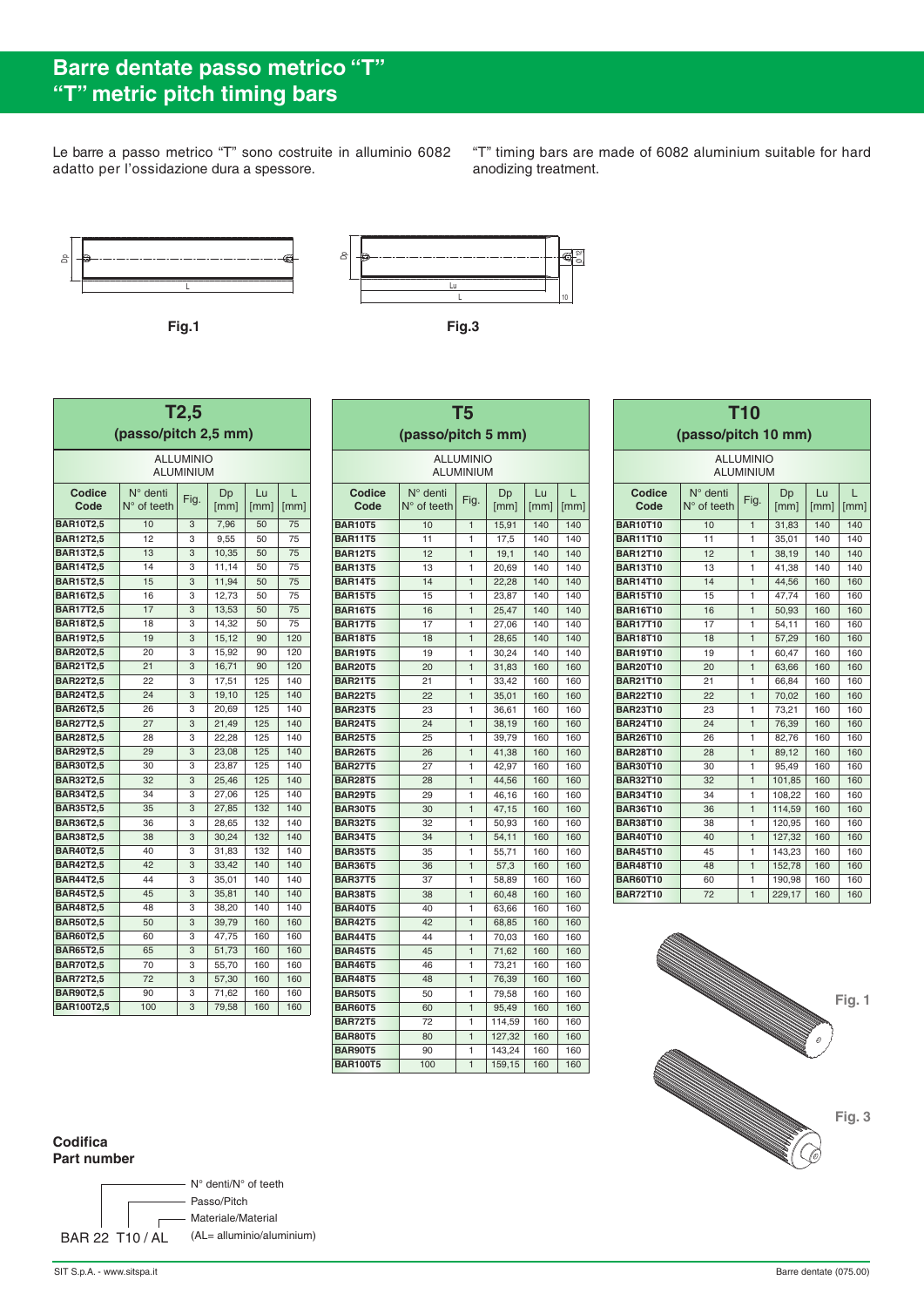## **Barre dentate passo metrico "AT" "AT" metric pitch timing bars**

Le barre a passo metrico "AT" sono costruite in alluminio 6082 adatto per l'ossidazione dura a spessore.

"AT" timing bars are made of 6082 aluminium suitable for hard anodizing treatment.



**Fig.1**

| AT <sub>5</sub><br>(passo/pitch 5 mm) |                                                                              |                |        |     |     |  |  |  |
|---------------------------------------|------------------------------------------------------------------------------|----------------|--------|-----|-----|--|--|--|
| <b>ALLUMINIO</b><br><b>ALUMINIUM</b>  |                                                                              |                |        |     |     |  |  |  |
| Codice<br>Code                        | $N^{\circ}$ denti<br>Lu<br>Dp<br>Fig.<br>N° of teeth<br>[mm]<br>[mm]<br>[mm] |                |        |     |     |  |  |  |
| <b>BAR12AT5</b>                       | 12                                                                           | $\mathbf{1}$   | 19,1   | 140 | 140 |  |  |  |
| BAR13AT5                              | 13                                                                           | 1              | 20,69  | 140 | 140 |  |  |  |
| <b>BAR14AT5</b>                       | 14                                                                           | $\mathbf{1}$   | 22,28  | 140 | 140 |  |  |  |
| BAR15AT5                              | 15                                                                           | 1              | 23,87  | 140 | 140 |  |  |  |
| BAR16AT5                              | 16                                                                           | $\mathbf{1}$   | 25,47  | 140 | 140 |  |  |  |
| <b>BAR17AT5</b>                       | 17                                                                           | 1              | 27,06  | 140 | 140 |  |  |  |
| BAR18AT5                              | 18                                                                           | $\mathbf{1}$   | 28,65  | 140 | 140 |  |  |  |
| BAR19AT5                              | 19                                                                           | 1              | 30,24  | 140 | 140 |  |  |  |
| BAR20AT5                              | 20                                                                           | $\mathbf{1}$   | 31,83  | 160 | 160 |  |  |  |
| <b>BAR21AT5</b>                       | 21                                                                           | 1              | 33,42  | 160 | 160 |  |  |  |
| <b>BAR22AT5</b>                       | 22                                                                           | $\overline{1}$ | 35,01  | 160 | 160 |  |  |  |
| BAR23AT5                              | 23                                                                           | 1              | 36,61  | 160 | 160 |  |  |  |
| <b>BAR24AT5</b>                       | 24                                                                           | $\mathbf{1}$   | 38,19  | 160 | 160 |  |  |  |
| BAR25AT5                              | 25                                                                           | 1              | 39,79  | 160 | 160 |  |  |  |
| <b>BAR26AT5</b>                       | 26                                                                           | $\mathbf{1}$   | 41,38  | 160 | 160 |  |  |  |
| <b>BAR27AT5</b>                       | 27                                                                           | 1              | 42,97  | 160 | 160 |  |  |  |
| <b>BAR28AT5</b>                       | 28                                                                           | $\mathbf{1}$   | 44,56  | 160 | 160 |  |  |  |
| BAR29AT5                              | 29                                                                           | 1              | 46,16  | 160 | 160 |  |  |  |
| <b>BAR30AT5</b>                       | 30                                                                           | $\mathbf{1}$   | 47,15  | 160 | 160 |  |  |  |
| BAR31AT5                              | 31                                                                           | 1              | 49,34  | 160 | 160 |  |  |  |
| BAR32AT5                              | 32                                                                           | $\mathbf{1}$   | 50,93  | 160 | 160 |  |  |  |
| <b>BAR33AT5</b>                       | 33                                                                           | 1              | 52,52  | 160 | 160 |  |  |  |
| BAR34AT5                              | 34                                                                           | $\mathbf{1}$   | 54,11  | 160 | 160 |  |  |  |
| BAR35AT5                              | 35                                                                           | 1              | 55,71  | 160 | 160 |  |  |  |
| BAR36AT5                              | 36                                                                           | $\mathbf{1}$   | 57,3   | 160 | 160 |  |  |  |
| BAR38AT5                              | 38                                                                           | 1              | 60,48  | 160 | 160 |  |  |  |
| BAR40AT5                              | 40                                                                           | $\mathbf{1}$   | 63,66  | 160 | 160 |  |  |  |
| BAR42AT5                              | 42                                                                           | 1              | 68,85  | 160 | 160 |  |  |  |
| <b>BAR44AT5</b>                       | 44                                                                           | $\mathbf{1}$   | 70,03  | 160 | 160 |  |  |  |
| <b>BAR45AT5</b>                       | 45                                                                           | 1              | 71,62  | 160 | 160 |  |  |  |
| <b>BAR46AT5</b>                       | 46                                                                           | $\mathbf{1}$   | 73,21  | 160 | 160 |  |  |  |
| <b>BAR48AT5</b>                       | 48                                                                           | 1              | 76,39  | 160 | 160 |  |  |  |
| BAR50AT5                              | 50                                                                           | $\mathbf{1}$   | 79,58  | 160 | 160 |  |  |  |
| BAR52AT5                              | 52                                                                           | 1              | 82,76  | 160 | 160 |  |  |  |
| <b>BAR54AT5</b>                       | 54                                                                           | $\mathbf{1}$   | 85,94  | 160 | 160 |  |  |  |
| BAR55AT5                              | 55                                                                           | 1              | 87,54  | 160 | 160 |  |  |  |
| BAR56AT5                              | 56                                                                           | $\overline{1}$ | 89,13  | 160 | 160 |  |  |  |
| BAR58AT5                              | 58                                                                           | 1              | 92,31  | 160 | 160 |  |  |  |
| BAR60AT5                              | 60                                                                           | $\mathbf{1}$   | 95,49  | 160 | 160 |  |  |  |
| BAR62AT5                              | 62                                                                           | 1              | 98,68  | 160 | 160 |  |  |  |
| BAR64AT5                              | 64                                                                           | $\mathbf{1}$   | 101,86 | 160 | 160 |  |  |  |
| <b>BAR65AT5</b>                       | 65                                                                           | 1              | 103,45 | 160 | 160 |  |  |  |
| BAR70AT5                              | 70                                                                           | $\mathbf{1}$   | 111,41 | 160 | 160 |  |  |  |
| BAR72AT5                              | 72                                                                           | 1              | 114,59 | 160 | 160 |  |  |  |
|                                       |                                                                              |                |        |     |     |  |  |  |

| <b>AT10</b><br>(passo/pitch 10 mm)   |                                           |                |                  |            |            |  |  |  |
|--------------------------------------|-------------------------------------------|----------------|------------------|------------|------------|--|--|--|
| <b>ALLUMINIO</b>                     |                                           |                |                  |            |            |  |  |  |
| ALUMINIUM                            |                                           |                |                  |            |            |  |  |  |
| Codice<br>Code                       | $N^{\circ}$ denti<br>$N^{\circ}$ of teeth | Fig.           | Dp<br>[mm]       | Lu<br>[mm] | L<br>[mm]  |  |  |  |
| <b>BAR14AT10</b>                     | 14                                        | 1              | 44,56            | 160        | 160        |  |  |  |
| <b>BAR15AT10</b>                     | 15                                        | 1              | 47,75            | 160        | 160        |  |  |  |
| <b>BAR16AT10</b>                     | 16                                        | 1              | 50,93            | 160        | 160        |  |  |  |
| <b>BAR17AT10</b>                     | 17                                        | 1              | 54,11            | 160        | 160        |  |  |  |
| <b>BAR18AT10</b>                     | 18                                        | 1              | 57,30            | 160        | 160        |  |  |  |
| <b>BAR19AT10</b>                     | 19                                        | 1              | 60,48            | 160        | 160        |  |  |  |
| <b>BAR20AT10</b>                     | 20                                        | 1              | 63,66            | 160        | 160        |  |  |  |
| <b>BAR21AT10</b>                     | 21                                        | 1              | 66,85            | 160        | 160        |  |  |  |
| <b>BAR22AT10</b>                     | 22                                        | 1              | 70,03            | 160        | 160        |  |  |  |
| <b>BAR23AT10</b>                     | 23                                        | 1              | 73,21            | 160        | 160        |  |  |  |
| <b>BAR24AT10</b>                     | 24                                        | 1              | 76,39            | 160        | 160        |  |  |  |
| <b>BAR25AT10</b>                     | 25                                        | 1              | 79,58            | 160        | 160        |  |  |  |
| <b>BAR26AT10</b>                     | 26                                        | 1              | 82,76            | 160        | 160        |  |  |  |
| <b>BAR27AT10</b>                     | 27                                        | 1              | 85,94            | 160        | 160        |  |  |  |
| <b>BAR28AT10</b>                     | 28                                        | 1              | 89,13            | 160        | 160        |  |  |  |
| <b>BAR29AT10</b>                     | 29                                        | $\overline{1}$ | 92,31            | 160        | 160        |  |  |  |
| <b>BAR30AT10</b>                     | 30                                        | 1              | 95,49            | 160        | 160        |  |  |  |
| <b>BAR31AT10</b>                     | 31                                        | 1              | 98,68            | 160        | 160        |  |  |  |
| <b>BAR32AT10</b>                     | 32                                        | $\overline{1}$ | 101,86           | 160        | 160        |  |  |  |
| <b>BAR33AT10</b>                     | 33                                        | 1              | 105,04           | 160        | 160        |  |  |  |
| <b>BAR34AT10</b>                     | 34                                        | 1              | 108,23           | 160        | 160        |  |  |  |
| <b>BAR35AT10</b>                     | 35                                        | 1              | 111,41           | 160        | 160        |  |  |  |
| <b>BAR36AT10</b>                     | 36                                        | $\overline{1}$ | 114,59           | 160        | 160        |  |  |  |
| <b>BAR37AT10</b>                     | 37                                        | 1              | 117,77           | 160        | 160        |  |  |  |
| <b>BAR38AT10</b>                     | 38                                        | 1              | 120,96           | 160        | 160        |  |  |  |
| <b>BAR40AT10</b>                     | 40                                        | 1              | 127,32           | 160        | 160        |  |  |  |
| <b>BAR41AT10</b>                     | 41                                        | 1              | 130,51           | 160        | 160        |  |  |  |
| <b>BAR42AT10</b>                     | 42                                        | 1              | 133,69           | 160        | 160        |  |  |  |
| <b>BAR44AT10</b>                     | 44                                        | 1              | 140,06           | 160        | 160        |  |  |  |
| <b>BAR45AT10</b>                     | 45                                        | 1              | 143,24           | 160        | 160        |  |  |  |
| <b>BAR46AT10</b>                     | 46                                        | 1              | 146,42           | 160        | 160        |  |  |  |
| <b>BAR48AT10</b>                     | 48                                        | 1              | 152,79           | 160        | 160        |  |  |  |
| <b>BAR50AT10</b>                     | 50                                        | 1              | 159,15           | 160        | 160        |  |  |  |
| <b>BAR51AT10</b>                     | 51                                        | 1              | 162,34           | 160        | 160        |  |  |  |
| <b>BAR52AT10</b><br><b>BAR54AT10</b> | 52                                        | 1<br>1         | 165,52           | 160        | 160        |  |  |  |
|                                      | 54                                        |                | 171,89           | 160        | 160        |  |  |  |
| <b>BAR55AT10</b><br><b>BAR56AT10</b> | 55<br>56                                  | 1<br>1         | 175,07<br>178,25 | 160<br>160 | 160<br>160 |  |  |  |
| <b>BAR57AT10</b>                     |                                           |                |                  |            |            |  |  |  |
| <b>BAR58AT10</b>                     | 57                                        | 1<br>1         | 181,44           | 160<br>160 | 160<br>160 |  |  |  |
| <b>BAR59AT10</b>                     | 58<br>59                                  | 1              | 184,62<br>187,80 | 160        | 160        |  |  |  |
| <b>BAR60AT10</b>                     | 60                                        | 1              | 190,99           | 160        | 160        |  |  |  |
| <b>BAR62AT10</b>                     | 62                                        | 1              | 197,35           | 160        | 160        |  |  |  |
| <b>BAR70AT10</b>                     | 70                                        | 1              | 222,82           | 160        | 160        |  |  |  |
|                                      |                                           |                |                  |            |            |  |  |  |



 $B$ **Codifica Part number**

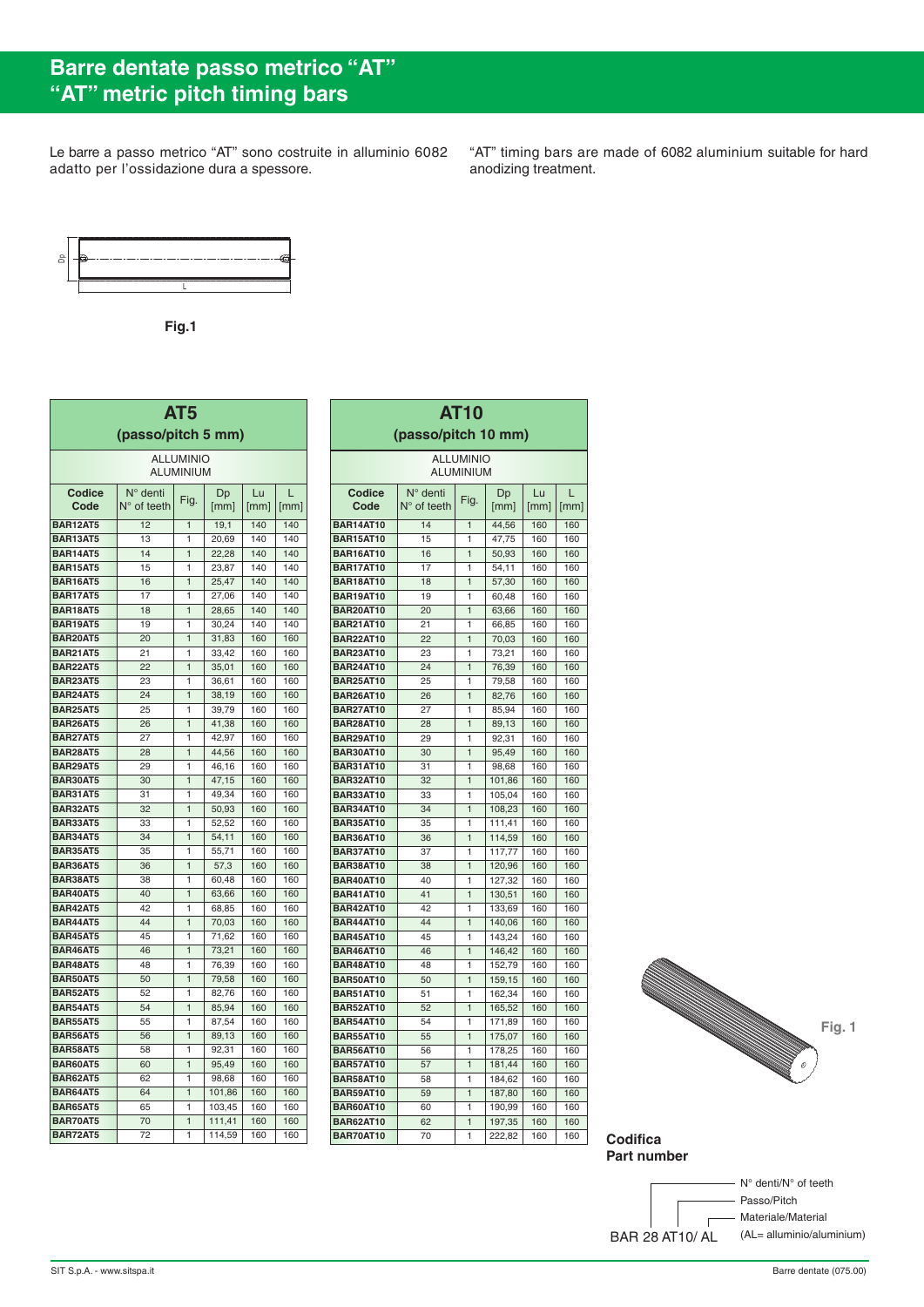## **Barre dentate TOP DRIVE® HTD TOP DRIVE® HTD timing bars**

Le barre "TOP DRIVE® HTD" sono costruite in alluminio 6082 adatto per l'ossidazione dura a spessore.

"TOP DRIVE® HTD" timing bars are made of 6082 aluminium suitable for hard anodizing treatment.



| <b>HTD 3M</b>                       |                                           |        |                |            |            |  |  |
|-------------------------------------|-------------------------------------------|--------|----------------|------------|------------|--|--|
| (passo/pitch 3 mm)                  |                                           |        |                |            |            |  |  |
| <b>ALLUMINIO</b><br>ALUMINIUM       |                                           |        |                |            |            |  |  |
| Codice<br>Code                      | $N^{\circ}$ denti<br>$N^{\circ}$ of teeth | Fig.   | Dp<br>[mm]     | Lu<br>[mm] | L<br>[mm]  |  |  |
| <b>BAR9-3M*</b>                     | 9                                         | 3      | 8,59           | 75         | 100        |  |  |
| <b>BAR10-3M</b>                     | 10                                        | 3      | 9,55           | 75         | 100        |  |  |
| <b>BAR11-3M*</b>                    | 11                                        | 3      | 10,50          | 75         | 100        |  |  |
| <b>BAR12-3M</b>                     | 12                                        | 3      | 11,46          | 100        | 125        |  |  |
| <b>BAR13-3M*</b>                    | 13                                        | 3      | 12,41          | 100        | 125        |  |  |
| <b>BAR14-3M</b>                     | 14                                        | 3      | 13,37          | 100        | 125        |  |  |
| <b>BAR15-3M</b>                     | 15                                        | 3      | 14,32          | 100        | 125        |  |  |
| <b>BAR16-3M</b>                     | 16                                        | 3      | 15,28          | 125        | 155        |  |  |
| <b>BAR17-3M*</b>                    | 17                                        | 3      | 16,23          | 125        | 155        |  |  |
| <b>BAR18-3M</b>                     | 18                                        | 3      | 17,19          | 125        | 155        |  |  |
| <b>BAR19-3M*</b>                    | 19                                        | 3      | 18,14          | 125        | 155        |  |  |
| <b>BAR20-3M</b>                     | 20                                        | 3      | 19,10          | 150        | 165        |  |  |
| <b>BAR21-3M</b>                     | 21                                        | 3      | 20,05          | 150        | 165        |  |  |
| <b>BAR22-3M</b>                     | 22                                        | 3      | 21,01          | 150        | 165        |  |  |
| <b>BAR23-3M*</b>                    | 23                                        | 3      | 21,96          | 150        | 165        |  |  |
| <b>BAR24-3M</b>                     | 24                                        | 3      | 22,92          | 150        | 165        |  |  |
| <b>BAR25-3M*</b>                    | 25                                        | 3      | 23,87          | 150        | 165        |  |  |
| <b>BAR26-3M</b>                     | 26                                        | 3      | 24,83          | 150        | 165        |  |  |
| <b>BAR27-3M*</b>                    | 27                                        | 3      | 25,78          | 150        | 165        |  |  |
| <b>BAR28-3M</b>                     | 28                                        | 3      | 26,74          | 150        | 165        |  |  |
| <b>BAR29-3M*</b>                    | 29                                        | 3      | 27,69          | 150        | 165        |  |  |
| <b>BAR30-3M</b>                     | 30                                        | 3      | 28,65          | 175        | 183        |  |  |
| <b>BAR31-3M*</b>                    | 31                                        | 3      | 29,60          | 175        | 183        |  |  |
| <b>BAR32-3M</b>                     | 32                                        | 3      | 30,56          | 175        | 183        |  |  |
| <b>BAR33-3M*</b>                    | 33<br>34                                  | 3<br>3 | 31,51          | 175<br>175 | 183        |  |  |
| <b>BAR34-3M</b><br><b>BAR35-3M*</b> | 35                                        | 3      | 32,47<br>33,42 | 175        | 183<br>183 |  |  |
| <b>BAR36-3M</b>                     | 36                                        | 3      | 34,38          | 200        | 200        |  |  |
| <b>BAR37-3M*</b>                    | 37                                        | 3      | 35,33          | 200        | 200        |  |  |
| <b>BAR38-3M</b>                     | 38                                        | 3      | 36,29          | 200        | 200        |  |  |
| <b>BAR39-3M*</b>                    | 39                                        | 3      | 37,24          | 200        | 200        |  |  |
| <b>BAR40-3M</b>                     | 40                                        | 3      | 38,20          | 200        | 200        |  |  |
| <b>BAR42-3M*</b>                    | 42                                        | 3      | 40,11          | 200        | 200        |  |  |
| <b>BAR44-3M</b>                     | 44                                        | 3      | 42,02          | 200        | 200        |  |  |
| <b>BAR45-3M*</b>                    | 45                                        | 3      | 42,97          | 200        | 200        |  |  |
| <b>BAR48-3M</b>                     | 48                                        | 3      | 45,84          | 200        | 200        |  |  |
| <b>BAR50-3M*</b>                    | 50                                        | 3      | 47,75          | 200        | 200        |  |  |
| <b>BAR52-3M*</b>                    | 52                                        | 3      | 49,66          | 200        | 200        |  |  |
| <b>BAR54-3M*</b>                    | 54                                        | 3      | 51,57          | 200        | 200        |  |  |
| <b>BAR56-3M*</b>                    | 56                                        | 3      | 53,48          | 200        | 200        |  |  |
| <b>BAR60-3M</b>                     | 60                                        | 3      | 57,30          | 200        | 200        |  |  |
| <b>BAR62-3M*</b>                    | 62                                        | 3      | 59,21          | 200        | 200        |  |  |
| <b>BAR64-3M*</b>                    | 64                                        | 3      | 61,12          | 200        | 200        |  |  |
| <b>BAR66-3M*</b>                    | 66                                        | 3      | 63,03          | 200        | 200        |  |  |
| <b>BAR68-3M*</b>                    | 68                                        | 3      | 64,94          | 200        | 200        |  |  |
| <b>BAR70-3M*</b>                    | 70                                        | 3      | 66,85          | 200        | 200        |  |  |
| <b>BAR72-3M*</b>                    | 72                                        | 3      | 68,75          | 200        | 200        |  |  |

| <b>HTD 5M</b><br>(passo/pitch 5 mm)  |                                           |                |            |            |           |  |  |
|--------------------------------------|-------------------------------------------|----------------|------------|------------|-----------|--|--|
| <b>ALLUMINIO</b><br><b>ALUMINIUM</b> |                                           |                |            |            |           |  |  |
| Codice<br>Code                       | $N^{\circ}$ denti<br>$N^{\circ}$ of teeth | Fig.           | Dp<br>[mm] | Lu<br>[mm] | L<br>[mm] |  |  |
| <b>BAR12-5M</b>                      | 12                                        | $\overline{2}$ | 19,10      | 150        | 165       |  |  |
| <b>BAR13-5M</b>                      | 13                                        | 2              | 20,69      | 150        | 165       |  |  |
| <b>BAR14-5M</b>                      | 14                                        | $\overline{c}$ | 22,28      | 175        | 183       |  |  |
| <b>BAR15-5M</b>                      | 15                                        | $\overline{c}$ | 23,87      | 175        | 183       |  |  |
| <b>BAR16-5M</b>                      | 16                                        | $\overline{2}$ | 25,46      | 175        | 183       |  |  |
| <b>BAR17-5M</b>                      | 17                                        | $\overline{c}$ | 27,06      | 175        | 183       |  |  |
| <b>BAR18-5M</b>                      | 18                                        | $\mathbf{1}$   | 28,65      | 200        | 200       |  |  |
| <b>BAR19-5M</b>                      | 19                                        | 1              | 30,24      | 200        | 200       |  |  |
| <b>BAR20-5M</b>                      | 20                                        | 1              | 31,83      | 200        | 200       |  |  |
| <b>BAR21-5M</b>                      | 21                                        | 1              | 33,42      | 200        | 200       |  |  |
| <b>BAR22-5M</b>                      | 22                                        | 1              | 35,01      | 200        | 200       |  |  |
| <b>BAR23-5M</b>                      | 23                                        | 1              | 36,61      | 200        | 200       |  |  |
| <b>BAR24-5M</b>                      | 24                                        | 1              | 38,20      | 200        | 200       |  |  |
| <b>BAR25-5M</b>                      | 25                                        | 1              | 39,79      | 200        | 200       |  |  |
| <b>BAR26-5M</b>                      | 26                                        | $\mathbf{1}$   | 41,38      | 200        | 200       |  |  |
| <b>BAR27-5M</b>                      | 27                                        | 1              | 42,97      | 200        | 200       |  |  |
| <b>BAR28-5M</b>                      | 28                                        | $\mathbf{1}$   | 44,56      | 200        | 200       |  |  |
| <b>BAR29-5M</b>                      | 29                                        | 1              | 46,15      | 200        | 200       |  |  |
| <b>BAR30-5M</b>                      | 30                                        | $\mathbf{1}$   | 47,75      | 200        | 200       |  |  |
| <b>BAR31-5M</b>                      | 31                                        | 1              | 49,34      | 200        | 200       |  |  |
| <b>BAR32-5M</b>                      | 32                                        | $\mathbf{1}$   | 50,93      | 200        | 200       |  |  |
| <b>BAR33-5M</b>                      | 33                                        | 1              | 52,52      | 200        | 200       |  |  |
| <b>BAR34-5M</b>                      | 34                                        | 1              | 54,11      | 200        | 200       |  |  |
| <b>BAR35-5M</b>                      | 35                                        | 1              | 55,70      | 200        | 200       |  |  |
| <b>BAR36-5M</b>                      | 36                                        | $\overline{1}$ | 57,30      | 200        | 200       |  |  |
| <b>BAR38-5M</b>                      | 38                                        | 1              | 60,48      | 200        | 200       |  |  |
| <b>BAR40-5M</b>                      | 40                                        | $\mathbf{1}$   | 63,66      | 200        | 200       |  |  |
| <b>BAR42-5M</b>                      | 42                                        | 1              | 66,85      | 200        | 200       |  |  |
| <b>BAR44-5M</b>                      | 44                                        | $\mathbf{1}$   | 70,03      | 200        | 200       |  |  |
| <b>BAR45-5M</b>                      | 45                                        | 1              | 71,62      | 200        | 200       |  |  |
| <b>BAR46-5M</b>                      | 46                                        | $\mathbf{1}$   | 73,21      | 200        | 200       |  |  |
| <b>BAR48-5M</b>                      | 48                                        | 1              | 76,39      | 200        | 200       |  |  |
| <b>BAR50-5M</b>                      | 50                                        | $\mathbf{1}$   | 79,58      | 200        | 200       |  |  |
| <b>BAR54-5M</b>                      | 54                                        | 1              | 85,94      | 200        | 200       |  |  |
| <b>BAR60-5M</b>                      | 60                                        | $\overline{1}$ | 95,49      | 200        | 200       |  |  |
| <b>BAR62-5M</b>                      | 62                                        | 1              | 98,68      | 200        | 200       |  |  |
| <b>BAR72-5M</b>                      | 72                                        | $\mathbf{1}$   | 114,59     | 200        | 200       |  |  |

| <b>HTD 8M</b><br>(passo/pitch 8 mm) |                                           |                                      |            |            |           |  |
|-------------------------------------|-------------------------------------------|--------------------------------------|------------|------------|-----------|--|
|                                     |                                           | <b>ALLUMINIO</b><br><b>ALUMINIUM</b> |            |            |           |  |
| Codice<br>Code                      | $N^{\circ}$ denti<br>$N^{\circ}$ of teeth | Fig.                                 | Dp<br>[mm] | Tп<br>[mm] | L<br>[mm] |  |
| <b>BAR18-8M</b>                     | 18                                        | $\mathbf{1}$                         | 45,84      | 200        | 200       |  |
| <b>BAR19-8M</b>                     | 19                                        | 1                                    | 48.38      | 200        | 200       |  |
| <b>BAR20-8M</b>                     | 20                                        | $\mathbf{1}$                         | 50,93      | 200        | 200       |  |
| <b>BAR21-8M</b>                     | 21                                        | 1                                    | 53,48      | 200        | 200       |  |
| <b>BAR22-8M</b>                     | 22                                        | $\mathbf{1}$                         | 56,02      | 200        | 200       |  |
| <b>BAR23-8M</b>                     | 23                                        | 1                                    | 58,57      | 200        | 200       |  |
| <b>BAR24-8M</b>                     | 24                                        | $\mathbf{1}$                         | 61,12      | 200        | 200       |  |
| <b>BAR25-8M</b>                     | 25                                        | 1                                    | 63.66      | 200        | 200       |  |
| <b>BAR26-8M</b>                     | 26                                        | $\mathbf{1}$                         | 66.21      | 200        | 200       |  |
| <b>BAR28-8M</b>                     | 28                                        | 1                                    | 71.30      | 200        | 200       |  |
| <b>BAR30-8M</b>                     | 30                                        | $\mathbf{1}$                         | 76.39      | 200        | 200       |  |
| <b>BAR32-8M</b>                     | 32                                        | 1                                    | 81.49      | 200        | 200       |  |
| <b>BAR34-8M</b>                     | 34                                        | $\mathbf{1}$                         | 86.58      | 200        | 200       |  |
| <b>BAR35-8M</b>                     | 35                                        | 1                                    | 89,13      | 200        | 200       |  |
| <b>BAR36-8M</b>                     | 36                                        | $\mathbf{1}$                         | 91.67      | 200        | 200       |  |
| <b>BAR38-8M</b>                     | 38                                        | 1                                    | 96,77      | 200        | 200       |  |
| <b>BAR40-8M</b>                     | 40                                        | $\overline{1}$                       | 101,86     | 200        | 200       |  |
| <b>BAR44-8M</b>                     | 44                                        | 1                                    | 112,05     | 200        | 200       |  |
| <b>BAR48-8M</b>                     | 48                                        | $\mathbf{1}$                         | 122,23     | 200        | 200       |  |



**Codifica Part number**



\*= disponibile a richiesta \*= on request